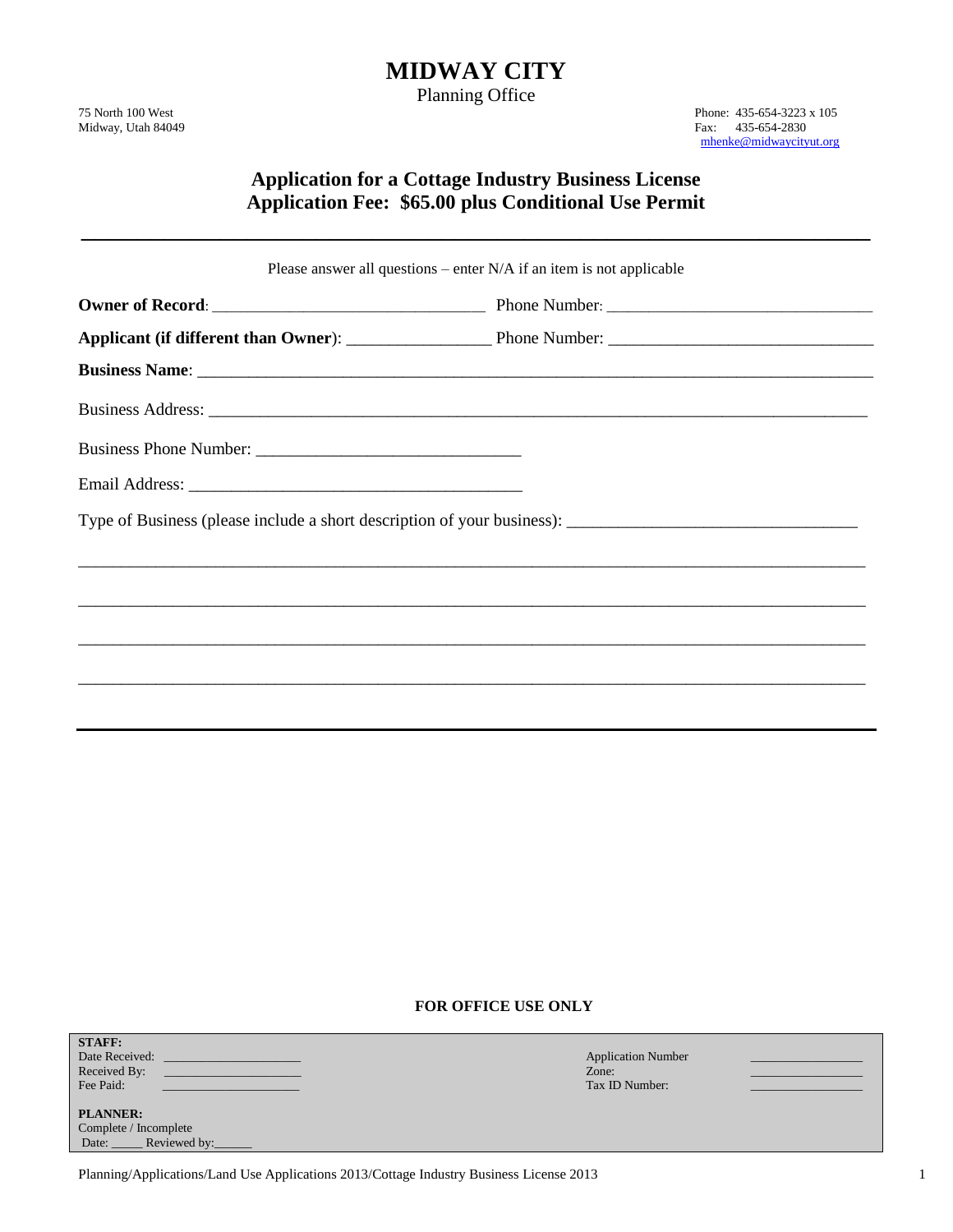#### **PLEASE COMPLETE THE FOLLOWING QUESTIONS**:

|            | Will the business be conducted entirely within the dwelling excluding any garage, carport or accessory building?<br><b>YES</b><br>N <sub>O</sub><br>If NO, explain $\frac{1}{\sqrt{1-\frac{1}{2}}\left(\frac{1}{2}-\frac{1}{2}\right)}$                              |
|------------|----------------------------------------------------------------------------------------------------------------------------------------------------------------------------------------------------------------------------------------------------------------------|
|            |                                                                                                                                                                                                                                                                      |
| $2 -$      | Will you have employees other than family members that are residing in your home?                                                                                                                                                                                    |
|            | <b>YES</b><br>N <sub>O</sub><br>If YES, how many?                                                                                                                                                                                                                    |
| $3-$       | Will an area larger than an amount equal to 500 square feet or 25% of the total floor area of the home(whichever is less) be<br>used for the business?                                                                                                               |
|            | <b>YES</b><br>N <sub>O</sub>                                                                                                                                                                                                                                         |
|            | If YES, explain $\Box$                                                                                                                                                                                                                                               |
| 4-<br>$5-$ | Is the business clearly incidental to and secondary to the use of the dwelling for dwelling purpose?<br><b>YES</b><br>N <sub>O</sub><br>Will the business involve the use of mechanical or electrical apparatus, equipment or tools?<br><b>YES</b><br>N <sub>O</sub> |
| $6-$       | Will any advertising be displayed on the premises?                                                                                                                                                                                                                   |
| $7 -$      | <b>YES</b><br>N <sub>O</sub><br>Will the business generate pedestrian or vehicular traffic in excess of that customarily associated with the zone in which the<br>use is located?                                                                                    |
|            | <b>YES</b><br>N <sub>O</sub>                                                                                                                                                                                                                                         |
| $8-$       | How many customers or patrons will be coming to the premises on any given day? approx.                                                                                                                                                                               |
| $9-$       | What is the greatest number of customer vehicles at the premises at any one time? approx.                                                                                                                                                                            |
|            | 10- Will the access to the business be limited to the normal entrance (no special entrance is created specifically for the business?)<br><b>YES</b><br>N <sub>O</sub>                                                                                                |
|            |                                                                                                                                                                                                                                                                      |

### **CONTINUING OBLIGATION OF THE APPLICANT:**

All Cottage Industry businesses shall be operated in compliance with the Midway City Zoning Ordinance and any conditions set forth. Upon approval of a cottage industry business, a license shall be obtained from the City and the license may be revoked or refused upon failure of the owner and/or operator to maintain the Cottage Industry business in accordance with the standards and requirements set forth at the time of approval. All licenses expire December 31<sup>st</sup> of each year, renewal fees should be paid by December 31; unpaid fees as of January 1 are subject to a 10% late fee per month. If fees are unpaid after March 1, businesses will be considered out of business and must reapply.

It is also the responsibility of the licensee to notify the City Office if they move, change their mailing address or close their business.

I have read the attached zoning information and certify that I am in compliance with the ordinance in operating a Cottage Industry business.

| . NF<br>IR E<br><b>APPL</b><br>л<br><br><b>TIM</b> | ١Λ                       |
|----------------------------------------------------|--------------------------|
|                                                    |                          |
| OWNER<br>$\mathbf{N}$ GNATHRE<br>w                 | <b>DAT</b><br>__________ |